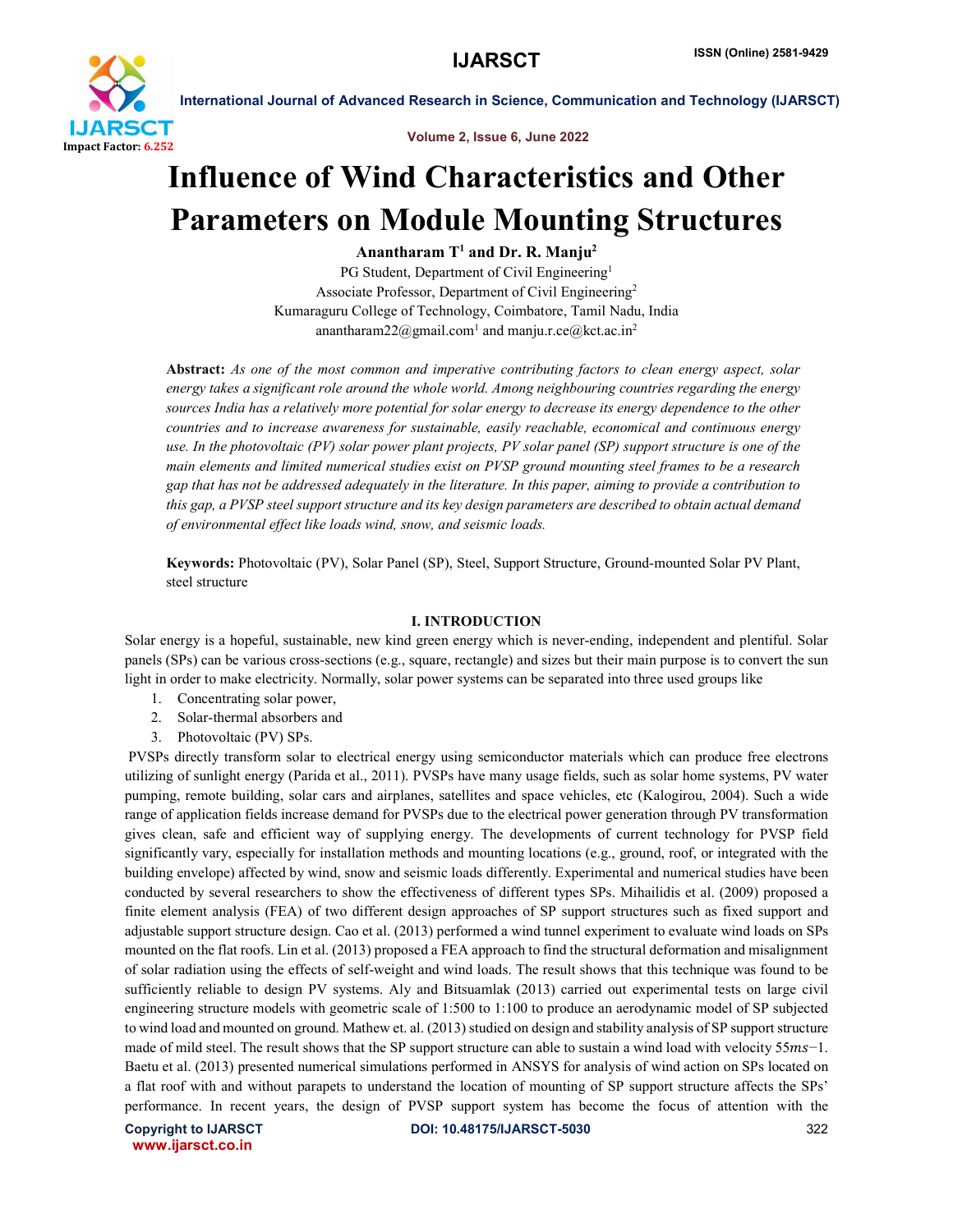# **IJARSCT** Impact Factor: 6.252

International Journal of Advanced Research in Science, Communication and Technology (IJARSCT)

#### Volume 2, Issue 6, June 2022

popularization and increasing application fields.



### II. WORKING PRINCIPLE

Photovoltaics directly convert solar energy into electricity. They work on the principle of the photovoltaic effect. When certain materials are exposed to light, they absorb photons and release free electrons. This phenomenon is called as the photoelectric effect. Photovoltaic effect is a method of producing direct current electricity based on the principle of the photoelectric effect.

Based on the principle of photovoltaic effect, solar cells or photovoltaic cells are made. They convert sunlight into direct current (DC) electricity. But, a single photovoltaic cell does not produce enough amount of electricity. Therefore, a number of photovoltaic cells are mounted on a supporting frame and are electrically connected to each other to form a photovoltaic module or solar panel. Commonly available solar panels range from several hundred watts (say 100 watts) up to few kilowatts (ever heard of a 5kW solar panel?). They are available in different sizes and different price ranges. Solar panels or modules are designed to supply electric power at a certain voltage (say 12v), but the current they produce is directly dependent on the incident light. As of now it is clear that photovoltaic modules produce DC electricity. But, for most of the times we require AC power and, hence, solar power system consists of an inverter too.



#### III. OBJECTIVE

These structures helps panels to rest com- portably, prevent from being damaged more importantly position them at precise tilt angle to harness maximum sun's energy. In order help that here the current objective focus is to study the Influencing Parameters for Module Mounting Strustures along with Wind Analysis..

#### IV. LITERATURE STUDY

Copyright to IJARSCT **DOI: 10.48175/IJARSCT-5030** 323 www.ijarsct.co.in Alex Mathew & B. Biju et al. studied design and stability analysis of solar panel supporting structure subjected to wind force. In this study the arrangement of solar panels in structure is similar to double sloped roof trusses. Due to this wind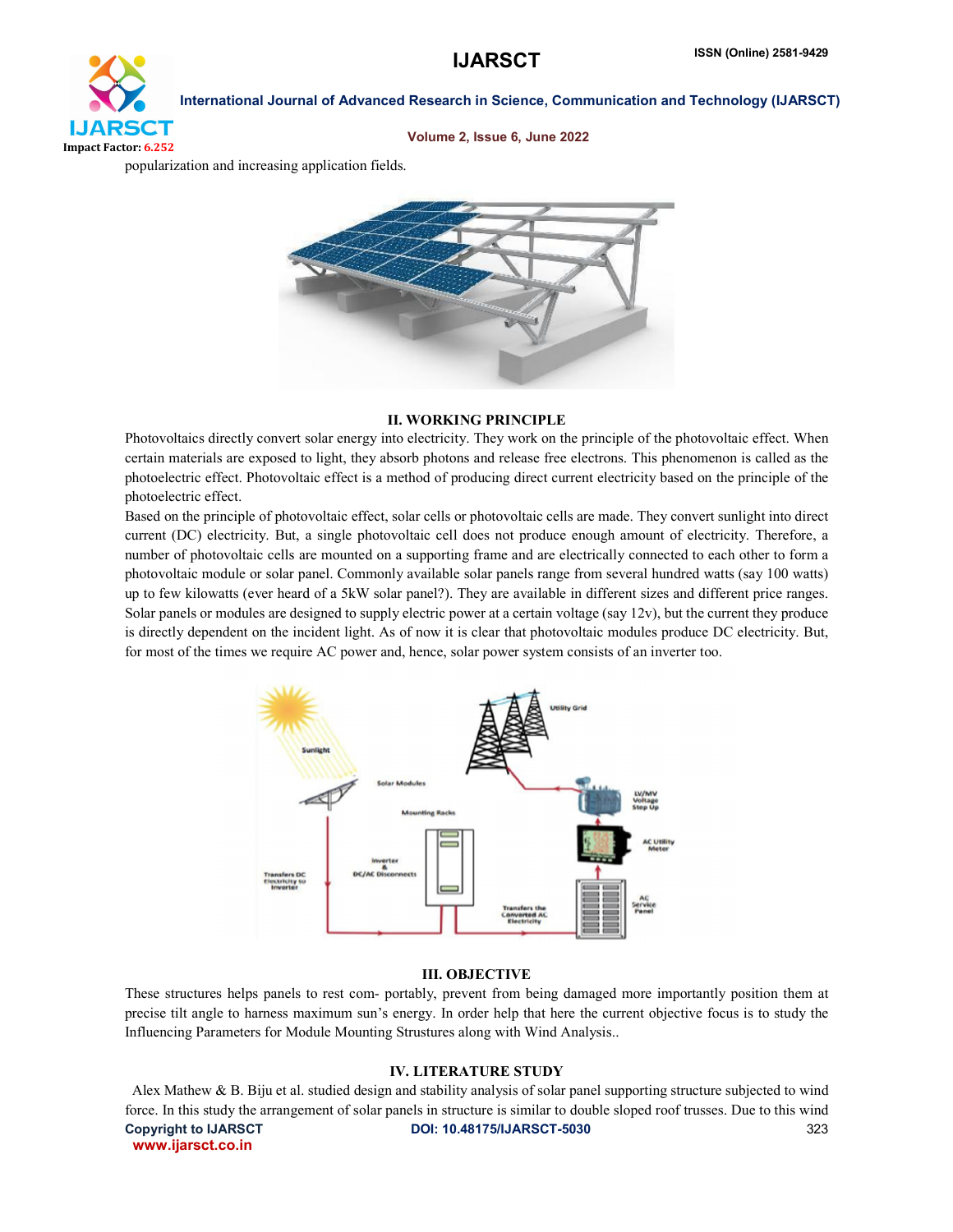

#### Volume 2, Issue 6, June 2022

force, the structure experiences an overturning effect. This overturning couple imparts a reaction force at the base of the structure. The structure is symmetric along any vertical plane. They used CAD modelling software CREO 2.0, the test model of solar panel supporting structure was created steel. They concluded that the design of solar panel supporting structure is done and the effects of wind force on its structure stability are analyzed. Due to the wind force, a reaction force is experienced on the structure and the structure will retain its stable state, only if this reaction force is compensated by the force due the self-weight of the structure. This structure will be used as the fuel stations to meet the energy requirement of solar cars, as it can be used for domestic purpose, commercial purpose.

Mihailidis et al. represented the analysis of two different design approaches of solar panel support structures which are 1) Fixed support structure design, 2) Adjustable support structure design. They did analysis according to the following steps.

Load calculation, 2) Analysis of the structure, which includes the creation of a Finite element model using ANSA as pre processor. Loads calculated in the first step are applied to the model. As solver MSC Nastran is used. 3) Identification of the structure critical points. According to the results weak points are redesigned in order to increase the end.

Jinxin Cao et al. performed a wind tunnel experiment to evaluate wind loads on solar panels mounted on flat roofs. In order to find module force characteristics at different locations on the roof they use solar array which were fabricated with pressure taps. They consider two different cases 1) single array, 2) multi-array and find mean and peak module force co- efficient. They also find effect of mean module force co-efficient on design parameter of solar panel. They found effect of mean module force co-efficient on design parameters (tilt angle, height) of solar panel. The results show module force coefficient for single array cases is larger than multi array cases.

Chih-Kuang Lin et al. use FEA approach to find the effects of self weight and wind loads on structural deformation and misalignment of solar radiation. Sayana M. et al. studied Buckling analysis of solar panel supporting structures. In this study buckling analysis is done by 1) Eigen value buckling analysis, 2) Non Linear buckling analysis. In this project Finite element procedure is carrying out. In which the body is sub divided into small discrete regions known as finite elements. These elements are defined by nodes and interpolation functions. Governing equations are written for each element and these elements are assembled in to a global matrix. Loads and constraints are applied and the solution is then determined. ANSYS software which is finite element software has been used for this study. They concluded that the stability of a structure depends several factors such as sectional properties, sectional arrangements, modeling of the structure etc. From the results they concluded that the standard sections improve the stability of the structure, the arrangements of I, C, and L section affect the buckling behavior of the structure. Among these sections I section have more stability but it is not economical, and the C section is less stable during buckling. During loading such as due to the weight of the panel and the effect of wind, more stress occurring at the roof of the panel supporting structure, the L section is more suitable at the place of maximum stress.

### V. METHODOLOGY

#### 5.1 Design Methodology

- a. Adaptive Design of the Members.
- b. Theoretical Checking of individual members for structural safety.
- c. Modeling and Analysis of the panel structure for Strength.
- d. Optimization of Panel member strength.
	- 1) ASSUMPTION The Modeling and analysis of supporting structure is based on various assumptions: a. The wind load is acting in horizontal direction. b. Wind load is acting with a constant velocity. c. Only wind force and weight of the panel are acting on the structure. Other forces are out of scope of this study.
	- 2) MATERIAL a. Aluminum b. Galvanized Iron c. Steel d. posMAC
	- 3) SOFTWARE a. For Modeling Staad-pro. b. For analysis ANSYS and CFD.

### VI. MATERIALS

When we decide to install solar plant, the most important thing of the solar plant is to choose the solar mounting structure material, and the material used for the structure affect the solar plant property, safety and solar plant life directly. A good

www.ijarsct.co.in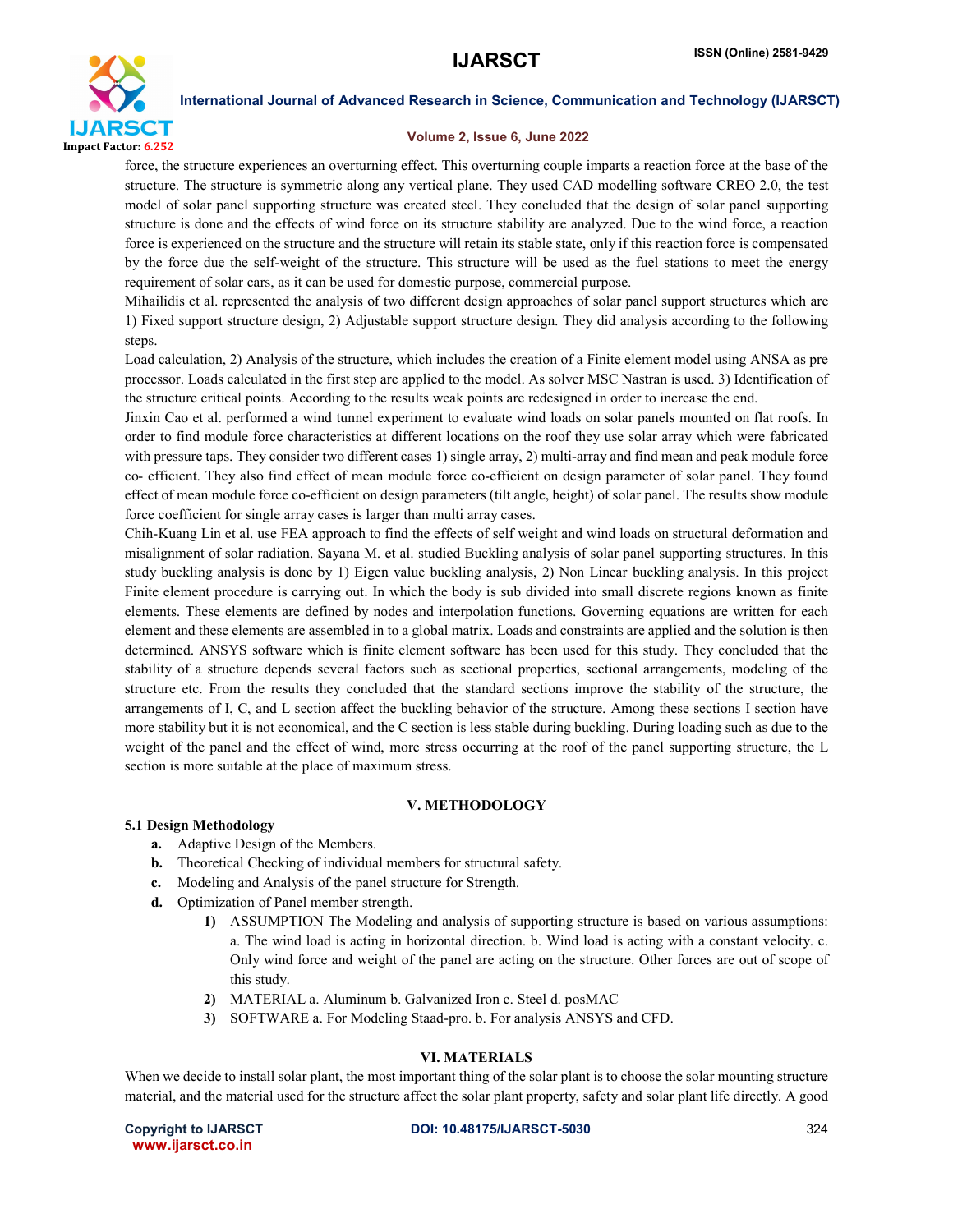

#### Volume 2, Issue 6, June 2022

mounting structure can not only wear the weight of solar modules, but can also withstand extreme weather conditions like storms and floods. A variety of materials ranging from wood to polymers have been used to create strong and durable mounting structure for solar panels. Stainless steel has been the popular choice in most cases. Give in the plant location and life cycle, stainless steel has traditionally been the most cost-effective option. However, recent trends show an increased utilization of aluminium hot dip galvanized state along with steel for better protection against rust formation. Aluminum ideal for strength to weight ratio limitations Existing system typically were not designed to support the weight of a solar installation. But the low density of aluminum helps to make a solar installation feasible, especially on those field that simply cannot handle the high weight of a steel frame structure. Aluminum extrusions deliver superior design flexibility, high strength-to-weight ratio, excellent corrosion resistance and ease of handling and assembly – all of which are essential for a successful commercial rooftop installation. These characteristics make aluminum the metal choice for solar frame structures installed in agricultural applications like solar water pump. Aluminum is "the green metal" and offers a number of advantages over steel for solar structures. An aluminum frame will outlast the life of the solar panel modules yet is cost competitive with steel structures that will rust out before the solar panels wear out. This frees you to design your solar installation for the life of the panels rather than the frame structure, giving you a significant competitive advantage. When its time to replace your solar structure, aluminum is 100 percent recyclable. But, environmental considerations start at the beginning of the process with the raw material used to extrude your components. Using recycled aluminum billet from Hydro reduces the environmental impact of your project by reducing the impact of sourcing and processing raw metal out of the ground.

Aluminum has a unique and unbeatable combination of properties that make it versatile, effective, and attractive for a vast array of applications:

- Weight Aluminum is light with a density one third that of steel (0.097 lbs/in3).
- Strength Aluminum is strong with a tensile strength of 10 to 100 KSI, depending on the alloy and manufacturing process. Extrusions of the right alloy and design are as strong as structural steel.
- Elasticity -The Young's modulus for aluminum is a third that of steel (10,008 KSI). This means that the moment of inertia has to be three times as great for an aluminum extrusion to achieve the same deflection as a steel profile.
- Formability Aluminum has good formability, a characteristic that is used to the fullest extent in extruding, facilitating shaping and bending of extruded parts. Aluminum can also be cast, drawn, and milled.
- Machining Aluminum is very easy to machine. Ordinary machining equipment such as saws and drills can be used along with more sophisticated CNC equipment.
- Joining Aluminum can be joined using normal methods such as welding, soldering, adhesive bonding, and riveting. Additionally, Friction Stir Welding (FSW) is an alternative in certain applications.
- Corrosion resistance A thin layer of oxide is formed in contact with air, which provides very good protection against corrosion even in extremely corrosive environments. This layer can be further strengthened by surface treatments such as anodizing or powder coating. And corrosion resistance can be enhanced through alloy selection. Reflectivity - Aluminum is a good reflector of light and heat.
- Thermal conductivity -Thermal conductivity is very good even when compared with copper. Furthermore, an aluminum conductor has only half the weight of an equivalent copper conductor. Electrical conductivity -When compared to copper, aluminum has good electrical conductivity. Linear expansion - Aluminum has a relatively high coefficient of linear expansion compared to other metals. Differences in expansion can be accommodated at the design stage, or in manufacturing. Pure aluminum is only used in a limited way commercially. The majority of extrusions are made from aluminum alloyed with other elements. The most common elements used are magnesium (Mg), silicon (Si), manganese (Mn), zinc  $(Zn)$  and copper (Cu). Most aluminum extrusions are made from the alloy series listed below:
	- o 1000 series Al
	- $\circ$  3000 series Al + Mn
	- $\circ$  5000 series Al + Mg
	- $\circ$  6000 series Al + Mg + Si
	- $\circ$  7000 series Al + Zn + Mg

www.ijarsct.co.in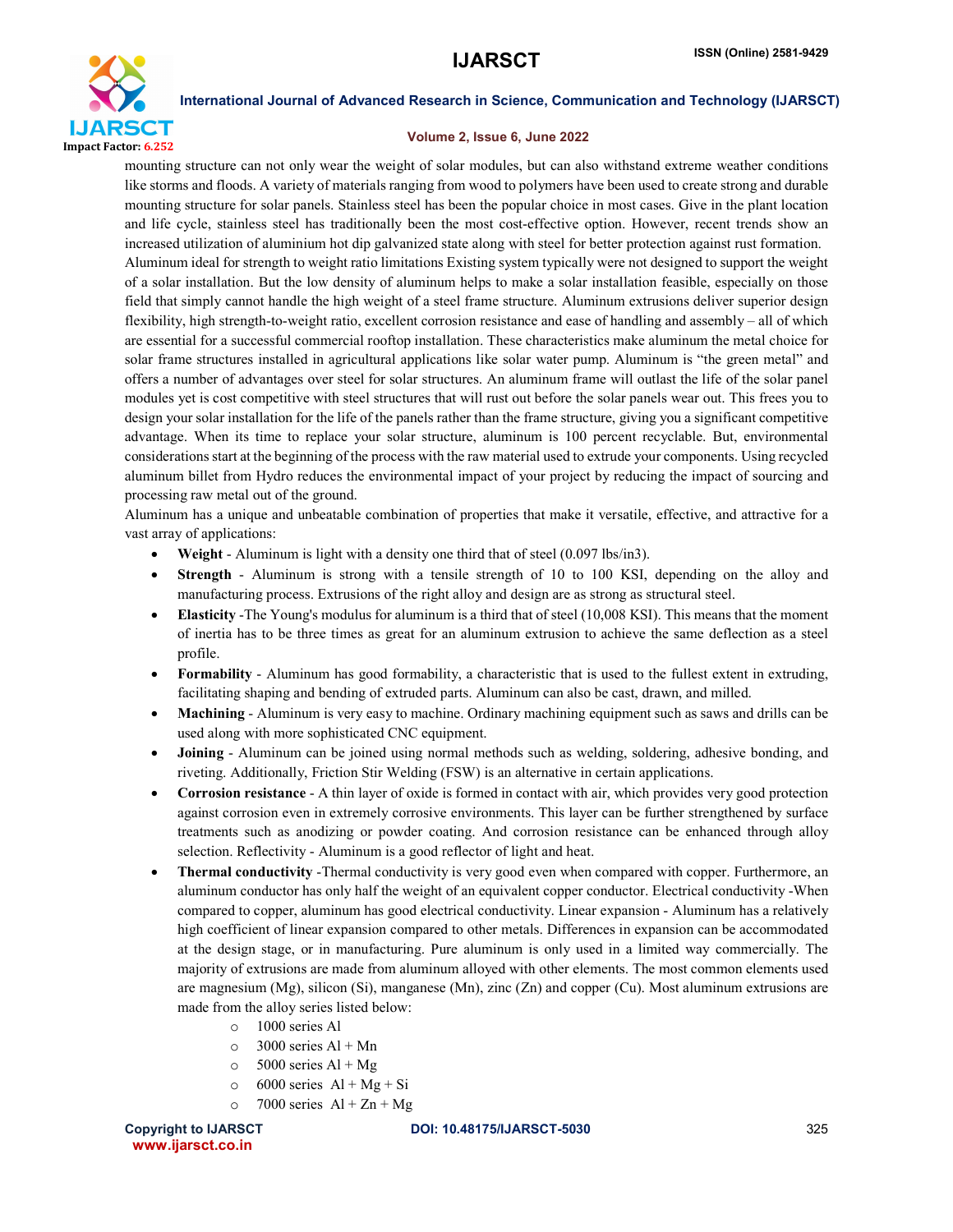

#### Volume 2, Issue 6, June 2022

## VII. DESIGN CONSIDERATION AND LOAD CALCULATION

The dead load includes loads that are relatively constant over time, including the weight of the structure itself, and immovable fixtures such as walls, plasterboard or carpet. The roof is also a dead load. Dead loads are also known as permanent or static loads. The weight of solar panel is dominant dead load in design of solar mounting structure. This calculation of load is invariant hence can be calculated accurately. Clamps, bolts, weight is in negligible amount hence the clamping equipment's weight is neglected. Weight of individual solar panel  $= 22kg$ Dimension of solar panel =  $2m * 1m * 0.04m$ Number of solar panels used  $= 8$ Area of solar panel  $= 2$  m2 Total area of solar panel  $= 16m2$ Dead load on the perlin and rafter is = weight one 1 solar panel  $*$  no. of solar panel =  $8 * 22 = 176$  kg Taking  $1kg = 9.81$  N

The total dead load of solar panels is  $= 176 * 9.81 = 1726.56$  N

Considering factor of safety  $= 1.5$ 

Load considering factor of safety =2589.84

Live load is a civil engineering term that refers to a load that can change over time. The weight of the load is variable or shifts locations, such as when people are walking around in a building. Anything in a building that is not fixed to the structure can result in a live load, since it can be moved around. So the live load on solar panel is also needed to be considered for design calculations. Though it is not similar to that of other civil structure in which large loads of vehicle, man, machineries are considered but chances of putting object and hanging bags on solar panel structure for temporary purpose or chances of climbing of animals like monkeys, dogs, hens, etc. can't be neglected. In some critical situation like putting heavy object by taking support of solar structure can induce excess force on the solar structure. Live load is considered as 20 N / m2

## 7.1 Wind Load Calculations

Area of solar panel  $= 2$  m2

Dimension of solar panel =  $2m * 1m * 0.04m$ 

Total area of solar panel array = 16m2

Wind press on the structure is calculated by using following formula P wind = 0.6 x V 2 To select basic velocity of air India wind zone map is studied. It shows maximum speed in the different region of the India. From map it shows maximum velocity of air in India can reach up to 33 m/sec to 50 m/s according to region. Considering the Maharashtra state the speed is varying less than 33 to 44 m/sec. the high velocity region is Kokan of Maharashtra and eastern part where velocity is in between 39-44 m/sec. Southern part of Maharashtra having max velocity less than 33 m/sec and remaining middle and northern part has 33-39m/sec. By analysing data, for satisfactory performance of structure in such critical condition of maximum air velocity mostly in storm, it is needed to design to withstand this air force. Hence we need to consider basic velocity of air for design of this critical situation. The basic velocity of air  $V, V = 45$  m/sec Design velocity, V can be calculate by using the equation

 $V = k1.k2.k3.$ 

Vb k1 =Risk coefficient or probability factor.

For all general building and structures with a wind velocity of 55m/s, it is 1.

Various values are given in table.  $k2$  = Terrain, height and structure size factor. For terrain category 2 and class A structures, it is 1. A value of this coefficient is given in table.3 Category 2 terrain contains is contained with scattered obstructions having heights usually between 1.5m to 10m above ground surface. Class A are the structures and/or their components such as cladding, roofing etc. having maximum dimensions is less than 20m above ground surface.  $k3 =$ Topography factor.

Its value is taken as unity, if the slope of ground is  $< 30$ .

While calculating design velocity the k2, k3are taken as unity Design velocity Vd = K1 \* k2 \* k3 \* V 0.91\* 1 \*1 \* 44 = 40.04approx 40

www.ijarsct.co.in